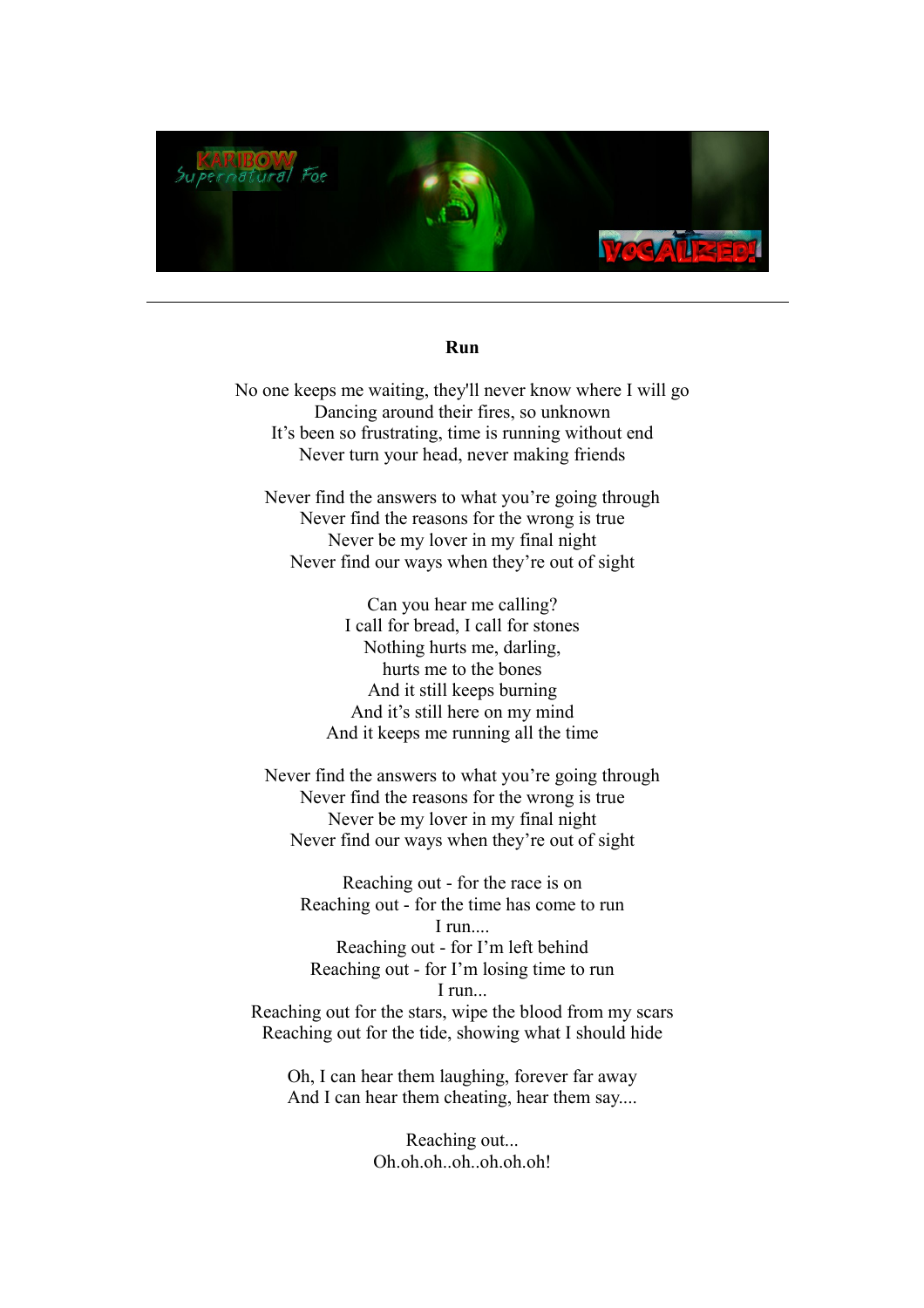# **Is That You?**

Cold, cold water running through your vains Resistance is a fool still laughing Confusion comes, confusion goes Lead this life in a box Don't you ever get too close to the walls!

> Pressure's got no name but reasons Time plays alone Building season after season

Ooh, I've learned about this endless game I know I can't escape it I keep the canvas, change the frame, ohooho!

> Moving on and on and on Moving on and on and on

Tell me, is that really you? Is that really you? Is that really you? Tell me, is that really true? Is that really, really you?

Hiding from your memories Running dry, drying out, falling down to the world of disbelief, having fun, but having doubts I'm dreaming like crazy though no one's going to see I know that no one's going to listen. They don't know 'bout you and me Look down! The structure of the floor's like a face Blue from the depth, just a child in a maze Oh, it's so easy to kill the man who is still burning to get it right, still sure he will succeed

Moving on and on and on, still moving

Tell me, is it really true? Is that really you? Tell me, is that really true? Is that really you? Tell me, is that really you? Is that really true? Tell me, is that really true? Is that really, really you?

Tell me, is that really true? Is that really you? Tell me, is that really true? Is that really you? Tell me, is that really true? Is that really, really you? Tell me, is that really true? Is that really, really you? Tell me, is that really true? Is that really, really you? Tell me, is that really true? Is that really, is that really you?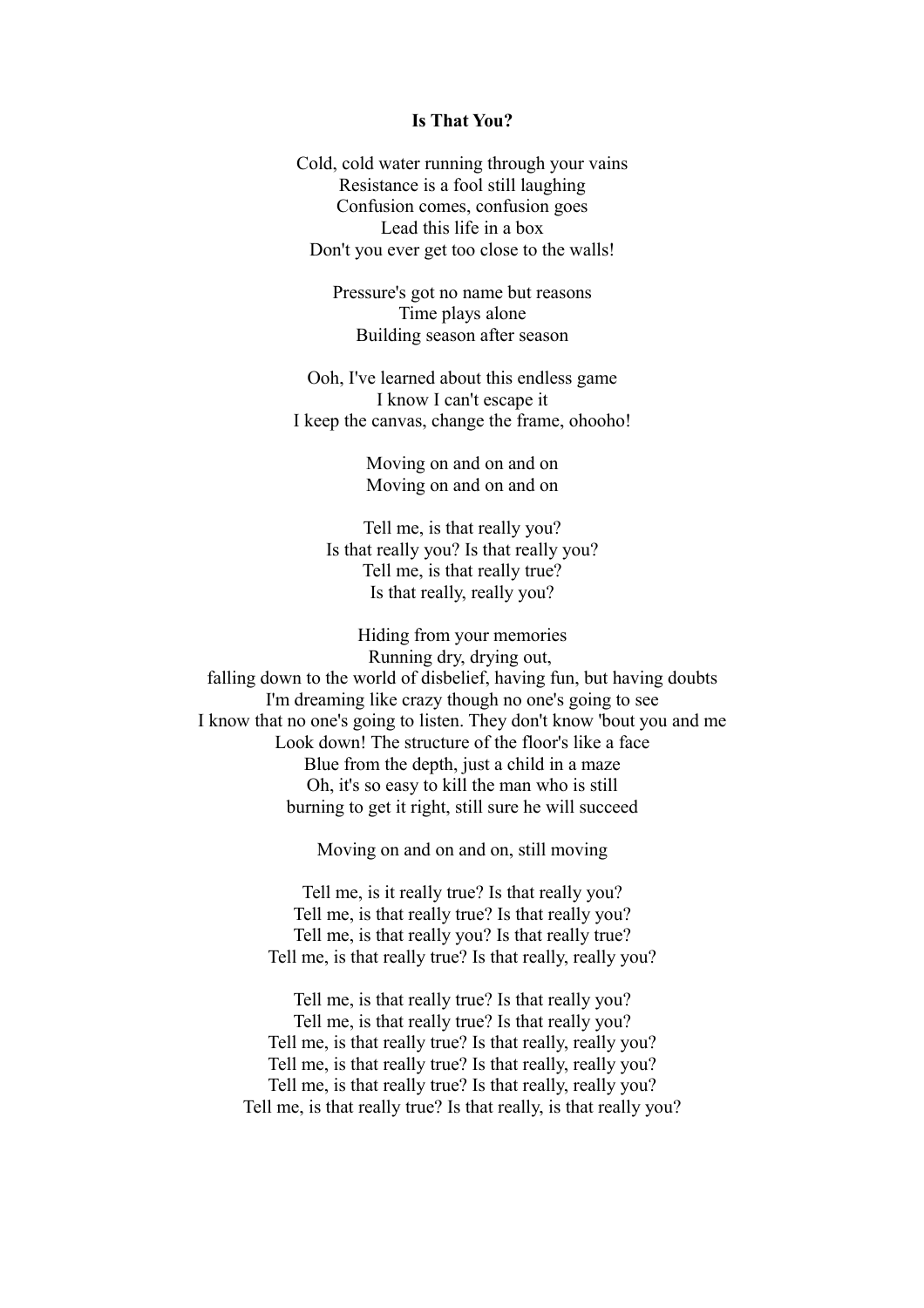## **Burning Books**

Be my guide, be my way From horizon to horizon Be my future, wipe the sleep from my eyes! When I fall, you must be right there to catch me Can you imagine what it's like to be denied?

A head full of bullets and bottles Misunderstandings, as well as the lies Here's to you a gift of a bunch of doses Do you like me? Come on, don't be shy!

That's me in a river, that's me in the sea That's me in a corner of my little world Burning books to be free

Would you come here and listen to me? Listen to my favourite stories! I fell apart, I ran away, will you take the rest of resistance Join me now, come on and hear what I say!

> That's me in a river, that's me in the sea That's me in a corner of my little world Burning books to be free

I know you all the way! I have you right here now, I lend you my eyes to see right through me somehow I wish I was you I wish you were here to share with me my freedom, my pain and my fear

> That's me in a river, that's me in the sea That's me in a corner of my little world Burning books to be free

Yesterday is now. It haunts me. Long, long shadows fall. They found me.  $(2x)$ 

That's me in a river, that's me in the sea That's me in a corner of my little world Burning books to be free  $(2x)$ 

That's me. That's me in a river, burning books to be free.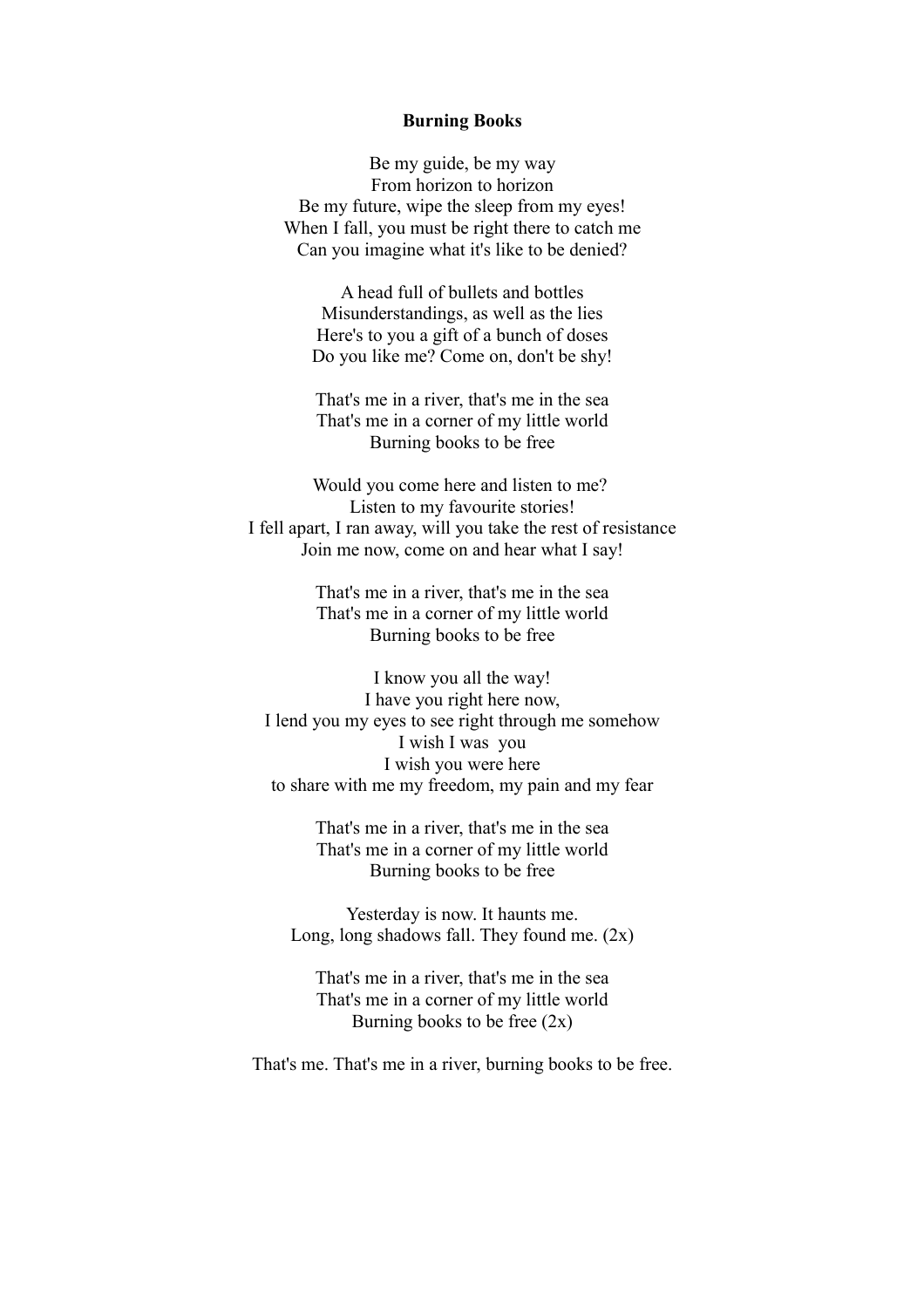# **Cynical**

I was sailing unknown waters, once upon a crime Like high water you came over me, like sand in my eye You are a part of my way these days, like a teardrop in the sea Trying to dry out my riverbed you are lying here with me

Your face keeps smiling in your sleep, your voice keeps calling me This friendly twinkle in your eye, your whisper laughs your words just cry Your hair surrounds my fingers, your breath blows through my heart Those soft, and tempting plains, who is the ball, who is the chain? Sleep on...

> If you should ever change your ways, I won't be there If you should ever try to tell me, I won't play fair If you should ever try to find me, I will be gone If you should ever ask my name, there will be none

So I climb up mountains, fall down far, heavy loaded, reaching out for the stars and I never knew how deep you can move into a foreign land I hold my breath and try to never feel afraid, say your present and future are so clear though I know that I'm much too late, you know I watch myself still dying here

> If you should ever change your ways, I won't be there If you should ever try to tell me, I won't play fair If you should ever try to find me, I will be gone If you should ever ask my name, there will be none

Never let me leave my footsteps, I won't scare you away I won't try to burn your landscape, but I don't know what to say now I won't eat your fruit, I won't steal your days I won't eat your fruit, I won't steal your days.

> If you should ever change your ways, I won't be there If you should ever try to tell me, I won't play fair If you should ever try to find me, I will be gone If you should ever ask my name, there will be none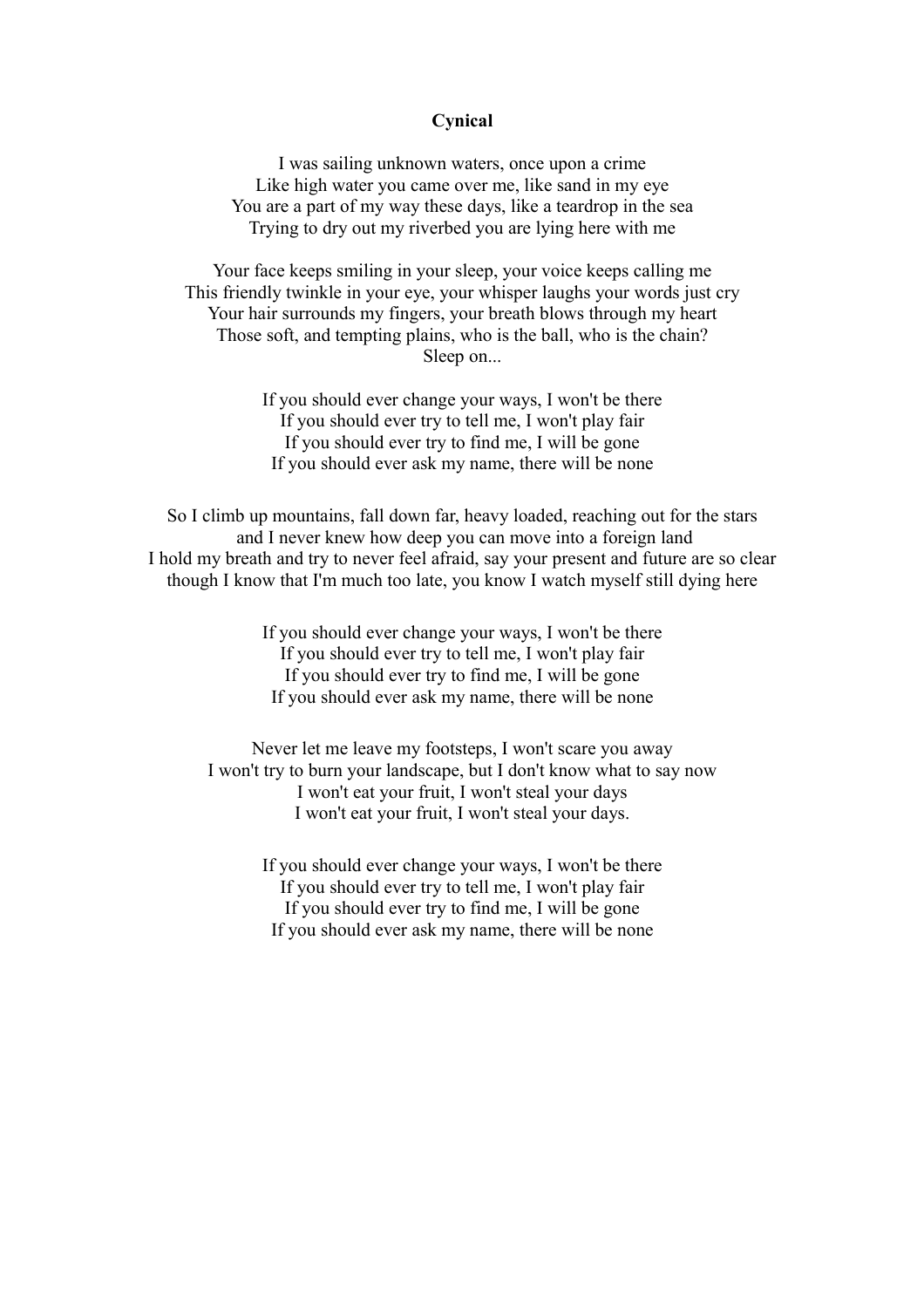#### **Weak**

Everyone's a hero every day, everyone's a winner anyway Watch this girl's a whore now, she was your mother You know she will be your friend now

Everytime you close your eyes they give you light in the night Cast away the shadows of your heartbeat You know that they will care for your rights, eh!

Our world's become a temple, a crowd of kings, a crowd of saints Our books became emotions no one, no one else understands, no!

> Imaginations of a better world, bought and sold They still have an advantage, you know: They'll still be young when you're old

Since I know courage reigns - only memories will remain Since I know weak means brave - I'm the last one called a slave

For every fool in here there is a better place to be than to hide behind a candle or a new song, or what people may say, hey! When every burden is a trigger, every thought is like a knife When you're living in a cold war, in the distance, or in the shelter of a drive

Since I know courage reigns - only memories will remain Since I know weak means brave - I'm the last one called a slave

Don't ask me what I'm feeling, don't ask me what I saw

Don't you, don't you, don't you, don't you believe me now! Don't you, don't you, don't you, don't you believe me now!

When every cloud becomes a milestone, when every blue sky fades to grey (They say:) take all your time, stand up, get up, come on, move on today! Reflect on who you are throwing bricks at yourself! Throwing hearts, throwing stones, call for hope! solve your problems in the south american way!

Since I know courage reigns - only memories will remain Since I know weak means brave - I'm the last one called a slave

Don't you, don't you, don't you, don't you believe me now! Don't you, don't you don't you, don't you believe me now!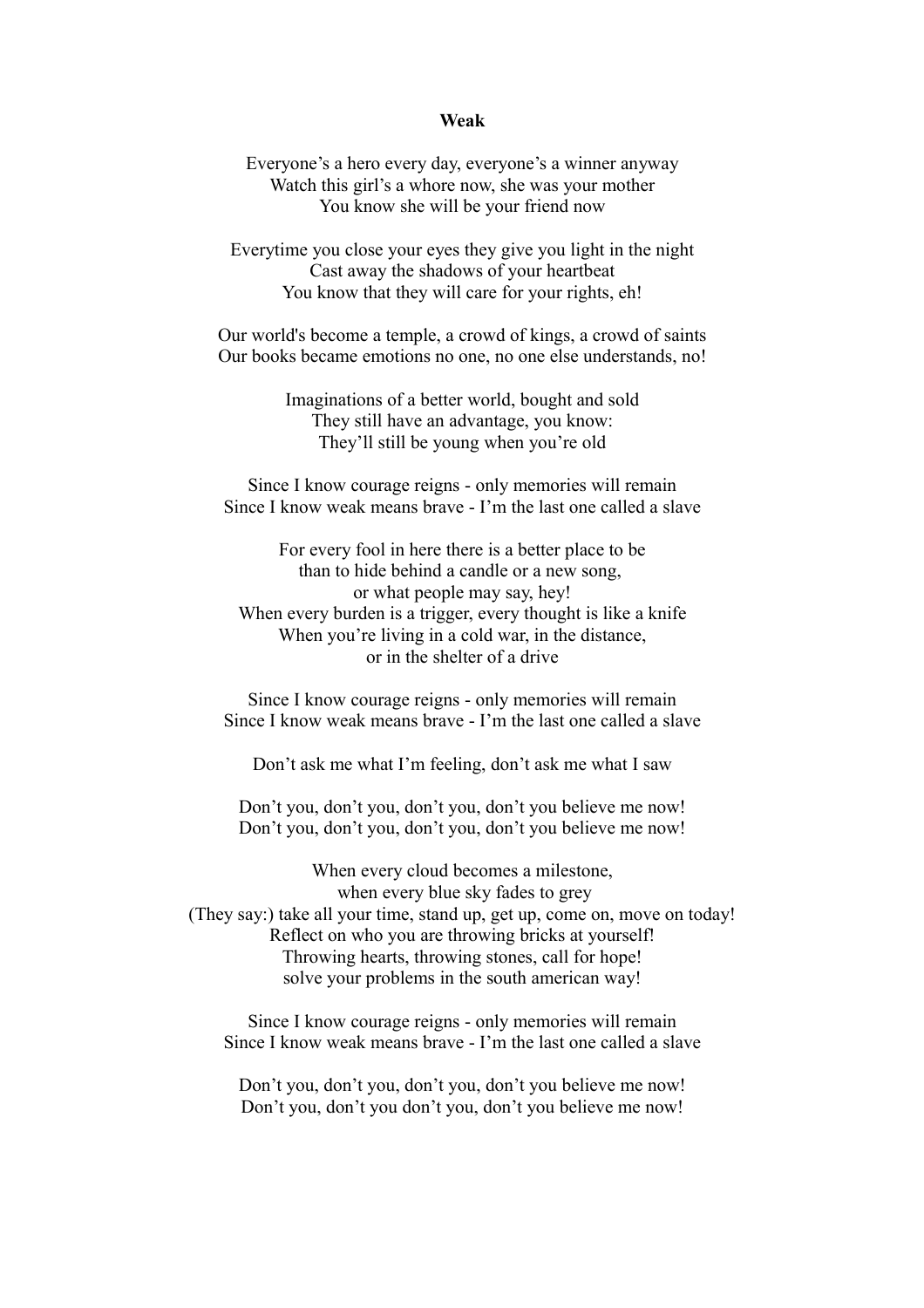### **Take Me**

Did you hear the music? Could you hear the sounds? There were voices calling There were tones moving around The warmth would rise from the fire The dust would fall from the clouds The drops of blood removed by men Cold shadows flying around, flying around

No one will ever know about the change No one will ever care No one's been where I've been And no one's seen

I'm gonna leave the city lights, I'll burn the fields where I belong The wish is all I remember now, too many times I've heard this song I will walk on the water and I will go and break my sword There're so many dreams we're losing on this never ending road

> Take me! Count me out and cut me down! Take me! Kill the king and take his crown! Take me! Only dreams will ease the pain! Take me away from here to the never ending rain!

I never wished to be alone - and I never will I just ignored that I was sold and I believed in the beauty of war I never felt so scared before. How could it come so far? The story's over now Looks like I failed somehow, but...

I'm going to leave the city lights, I'll burn the fields where I belong The wish is all I remember now, too many times I've heard that song And I will walk on the water and I will go and break my sword There're so many dreams we're losing on this never ending road

> Take me! Count me out and cut me down! Take me! Kill the king and take his crown! Take me! Only dreams will ease the pain! Take me away from here to the never ending rain!

> > Won't you take me away? Hey, hey-ahey! Oh!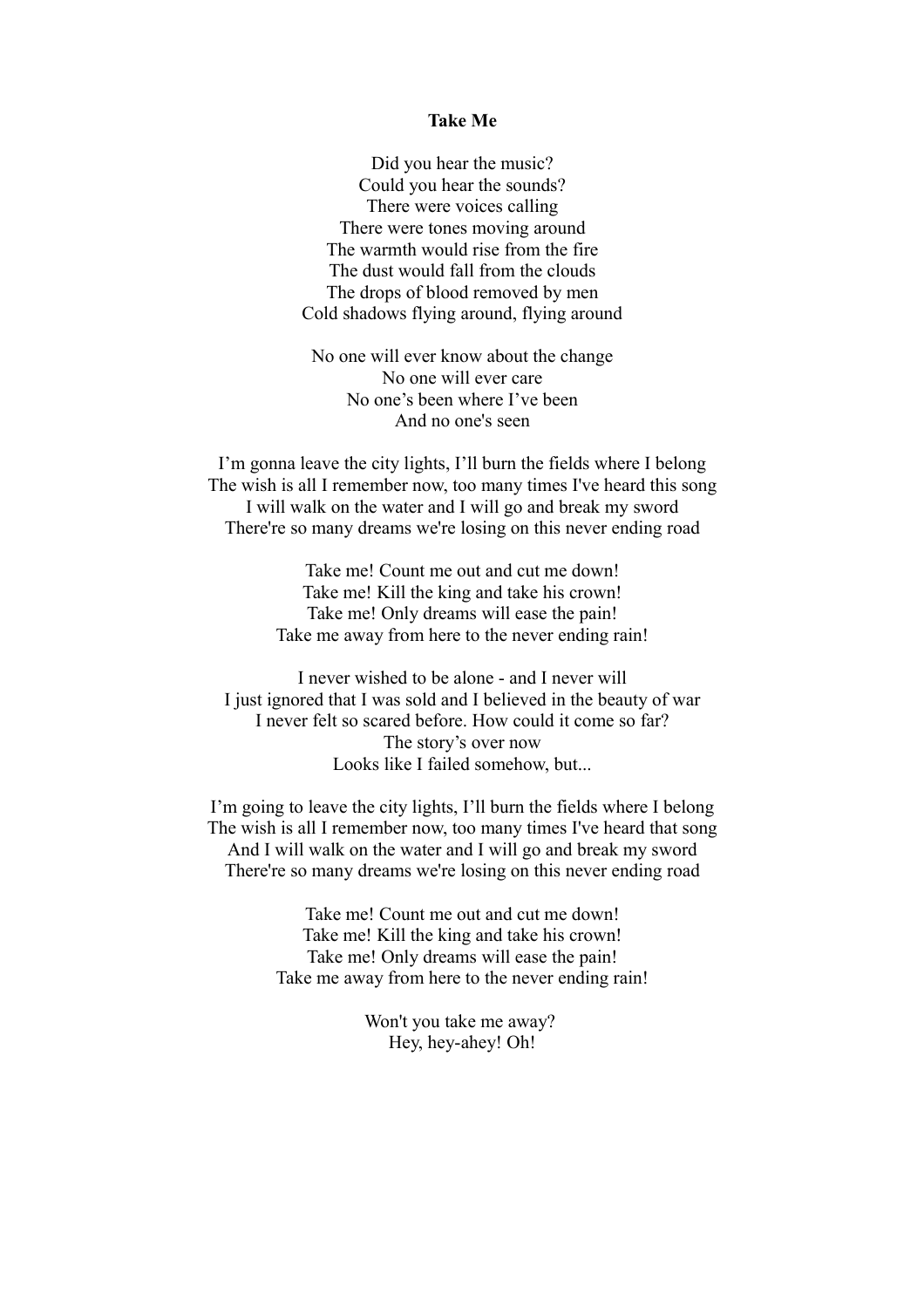## **The Gardens**

I was born in the top of a high tree I never saw any kind of tear I was stuck between pleasure and hope But now I know you would never be here You were told about the domes in the sky But you denied any cloud that was passing Certain smiles gave me hope that surrounds me now Rising sun woke me up from behind

Watch the hole in the sky - look at the ocean waves! Those true conversations between master and slaves Beware of the winds, take good care of my breath! Beware of my tears, but never doubt my fear! Never look back - you came from everywhere You spread it like a vision, take care, take good care! I knew you before - you fell apart from me like rain floods a river - like raindrops fill the sea

So here I come - I eat tomorrows So here I am - to feed your sorrows So here he comes - your native son's arrived He's back again - to drown your gardens in the freedom of life

The sound of your souls makes my motor run high Just count on my will (for I'll live when you die) Please count on me once more. Come dance with the plague! Ask me what I'm for and I'll show you the score

It's the will it's not the reasons, it's the fruit and not the seasons It's my sun that meets your eye when you pray for water You're the one to tell the others - now it's up to you, my brother! Tell the birds and tell the whale. Tell this endless tale!

Watch the hole in the sky - look at the ocean waves! Those true conversations between master and slaves Beware of the winds, take good care of my breath! Beware of my tears, but never doubt my fear! Never look back - you came from everywhere You spread it like a vision, take care, take good care! I knew you before - you fell apart from me like rain floods a river - like raindrops fill the sea

So here I come - I eat tomorrows So here I am - to feed your sorrows I'll take back what's mine - your native son's arrived There were so many signs - I'll drown your gardens in the freedom of life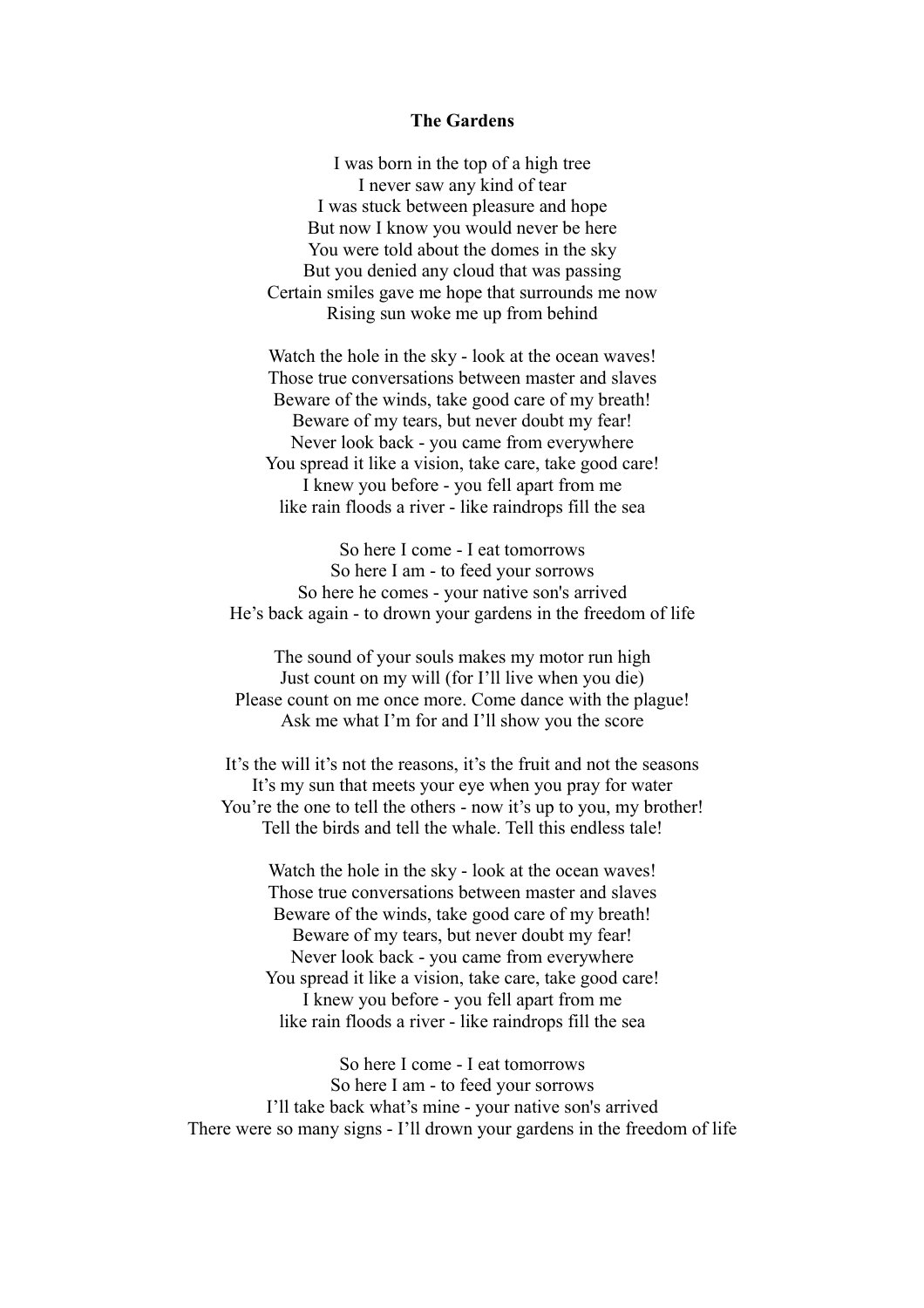## **Brake My Day**

The flight goes on, and the rain keeps falling down The king has lost his home but not his crown Whenever I tried to close the doors someone stepped in to say: "Your waiting's over, let's begin!"

You'll never know how much it takes to fight an angel You'll never know how many breaks will leave their marks

Brake my day! Take my eye for your eye! No sigh, no word you say keeps time from running

So I closed my eyes, failed to see the coming wars The barriers fell, emotions made the laws Every step I take takes me closer to the crack in the mirror, in the road and in my back

Brake my day! Take my eye for your eye! No sigh, no word you say keeps time from running

Switch on the light and tell me how, how to escape now... Cover the Moon and take Him far away!

Bury the night and show me now: How can I change it? Turn back time and stop my yesterday!

> Put your feet on the time-brake! Oh, won't you brake my day?

Brake my day! Take my eye for your eye! No sigh, no word you say keeps time from running  $(3x)$ 

Brake my day! Take my eye for your eye! No sigh, no word you say keeps time from running away